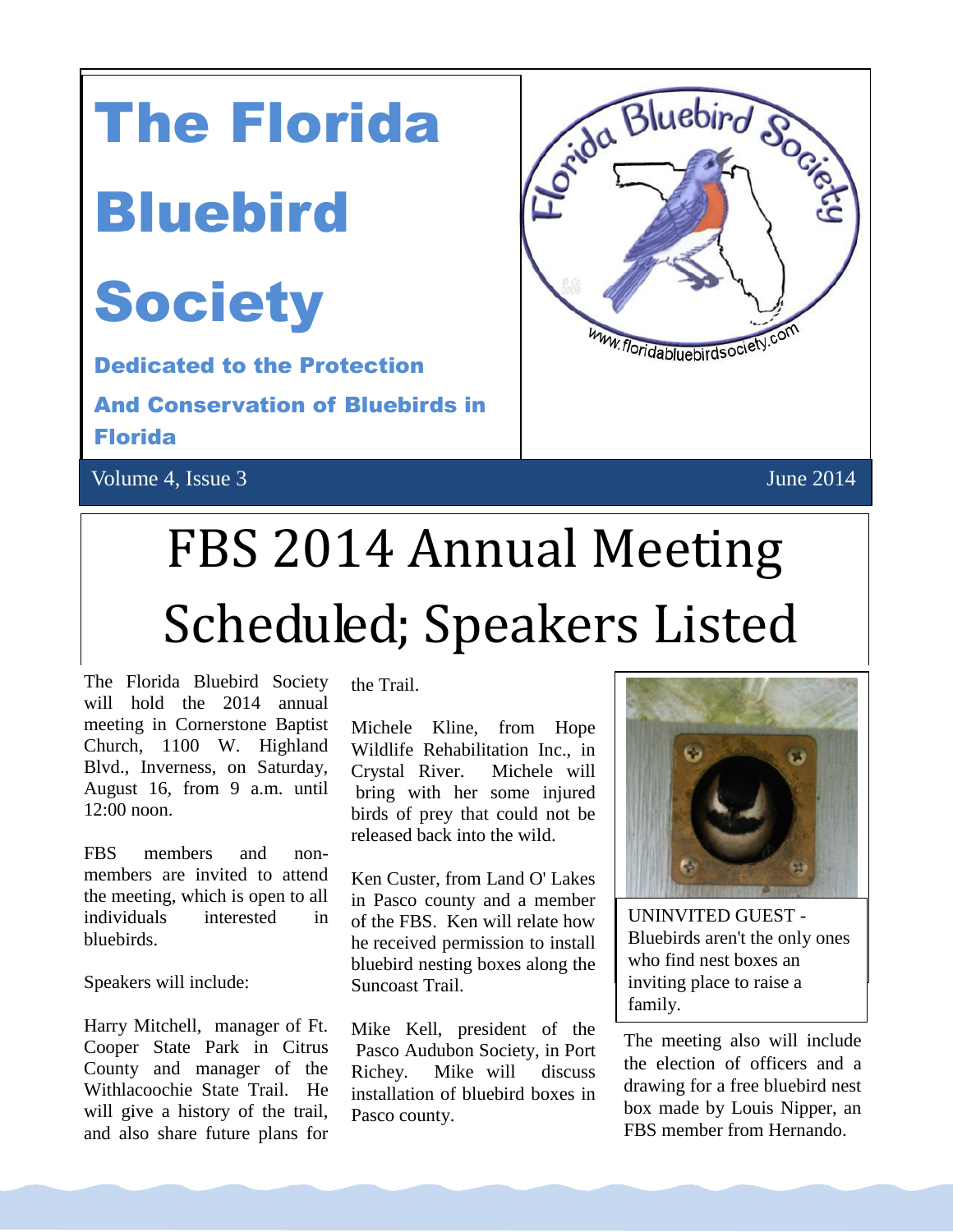#### Page 2

## 440 Bluebirds Reported Seen During 2014 Spring Blitz

Highlands County Tops List With 48; Pasco Second With 40 Reported

A total of 440 bluebirds were reported seen in 44 counties during the Florida Bluebird Society's 2014 Statewide Spring Blitz.

That is just 29 more bluebirds than the 411 reported during the 2013 Statewide Spring Blitz but 38 fewer bluebirds than then 478 average reported during the past three Spring Blitzes.

The 44 counties were one more than the 43 reported during the 2013 Spring Blitz and 11 more than was reported in each of the 2012 and 2011 Spring Blitzes. One county - DeSoto - reported bluebirds for the first time and another county - Gadsden reported bluebirds for the first time during the Spring Blitz. Bluebirds were reported seen in Gadsden during the Fall 2013 Blitz.

#### **Increase in 16 Counties**

Sixteen counties reported more bluebirds seen during the 2014 Spring Blitz than the average number reported for the previous three Spring Blitzes. Thirty counties reported fewer



bluebirds seen than reported during past Spring Blitzes. Seven counties which had reported seeing bluebirds in at least one of the past three Blitzes did not report seeing any bluebirds during the 2014 Spring Blitz

Bluebirds continue to be reported in three of the southern Florida counties -- Lee, Collier, and Miami-Dade.

The most bluebirds birds - 48 were reported seen in Highlands County. Bill Dwinell reported 39 of the birds in the Lake Wales Ridge Wildlife and Environmental Area - Royce Unit, with 32 of the reported birds being nestlings. Other counties with high sightings were Pasco, 40 bluebirds reported seen; Lake County, 39; and Citrus, 38.

A total of 143 reports were used in compiling the Spring 2014 Blitz totals. The most reports - 15 - were received from Citrus County, with 38 bluebirds reported seen. That is higher than the average of 27 bluebirds reported seen during the past two Spring Blitzes.

#### **Fall Blitz Scheduled**

The Florida Bluebird Society thanks all individuals who participated in the Spring Blitz. The Fall Blitz will be held November 7-8.